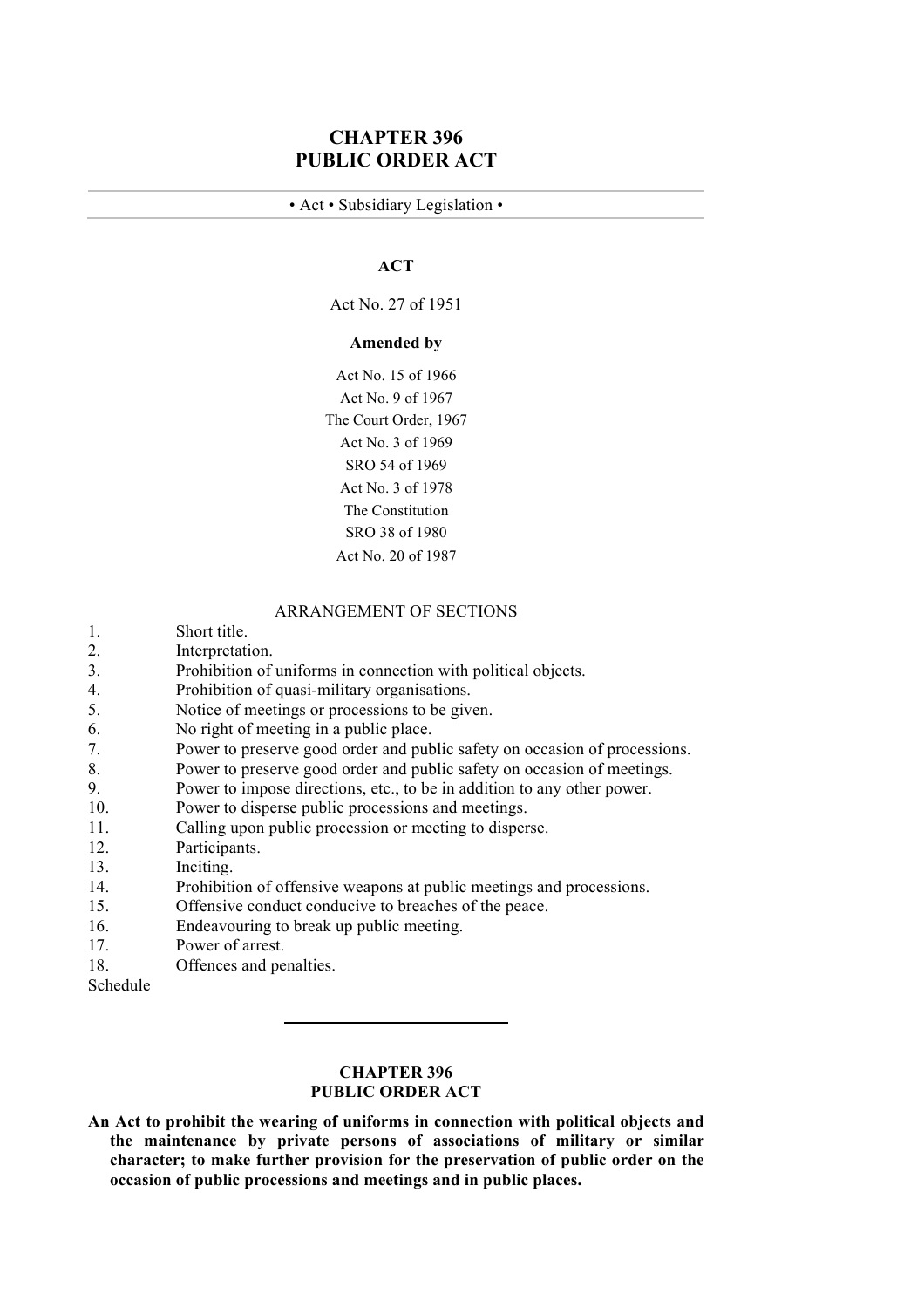[Act No. 27 of 1951 amended by Act No. 15 of 1966, Act No. 9 of 1967, The Court Order, 1967, Act No. 3 of 1969, SRO 54 of 1969, Act No. 3 of 1978, The Constitution, SRO 38 of 1980, Act No. 20 of 1987.]

[Date of commencement: 5*th July*, 1952.][SRO 45 of 1952.]

## **1. Short title**

This Act may be cited as the Public Order Act.

### **2. Interpretation**

In this Act, unless the context otherwise requires—

**"meeting"** means a meeting held for the purpose of the discussion of matters of public interest or for the purpose of the expression of views on such matters;

**"private premises"** means premises to which the public have access (whether on payment or otherwise) only by permission of the owner, occupier or lessee of the premises;

**"public meeting"** includes any meeting in a public place and any meeting which the public, or any section thereof, are permitted to attend, whether on payment or otherwise;

**"public place"** means any highway, public park or garden, any sea beach, and any public bridge, road, lane, footway, square, court, alley or passage, whether a thoroughfare or not; and includes any open space to which, for the time being, the public have or are permitted to have access, whether on payment or otherwise;

**"public procession"** means a procession in a public place;

**"recognised corps"** means a rifle association or rifle club, miniature rifle club or cadet corps approved by the Governor-General under the Firearms Act for the purposes of that Act.

[Chapter 275 of the Revised Laws 1990 Edition.]

#### **3. Prohibition of uniforms in connection with political objects**

(1) Subject as hereinafter provided, any person who in any public meeting wears uniform signifying his association with any political organisation or with the promotion of any political object is guilty of an offence:

Provided that, if the Commissioner of Police is satisfied that the wearing of any such uniform on any ceremonial, anniversary or other special occasion will not be likely to involve risk of public disorder, he may, with the approval of the Governor-General, by order permit the wearing of such uniform on that occasion, either absolutely or subject to such conditions as may be specified in the order.

(2) Where any person is charged before any court with an offence under this section, no further proceedings in respect thereof shall be taken against him without the consent of the Director of Public Prosecutions except such as the court may think necessary by remand (whether in custody or on bail) otherwise to secure the due appearance of the person charged, so, however, that if that person is remanded in custody he shall after the expiration of a period of eight days from the date on which he was so remanded, be entitled to be discharged from custody on entering into a recognisance without sureties unless within that period the Director of Public Prosecutions has consented to such further proceedings.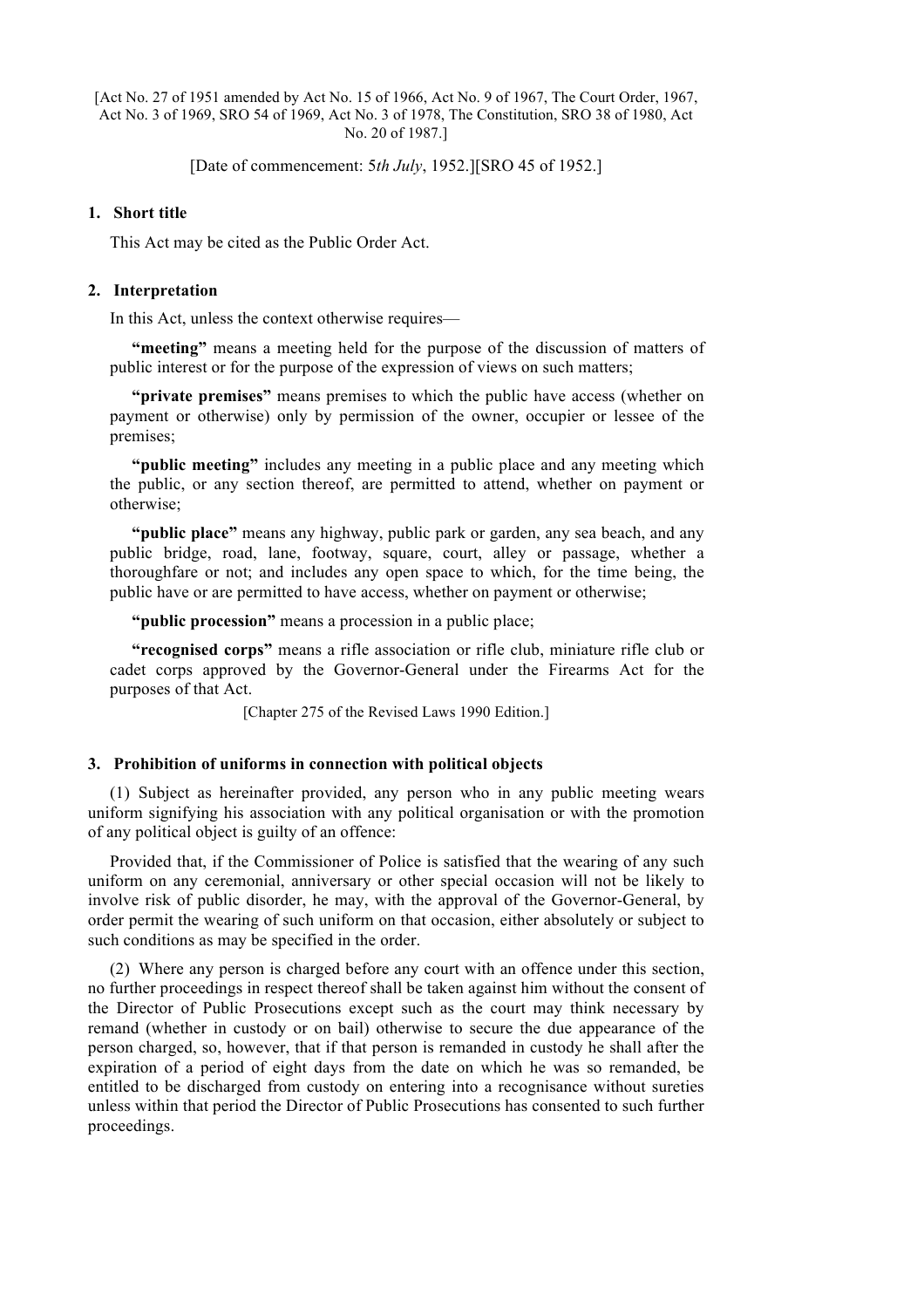## **4. Prohibition of quasi-military organisations**

(1) If the member or adherents of any association of persons, whether incorporated or not, are—

- (*a*) organised or trained or equipped for the purpose of enabling them to be employed in usurping the functions of the police or of the armed forces of the Crown; or
- (*b*) organised and trained, or organised and equipped, either for the purpose of enabling them to be employed for the use or display of physical force in promoting any political object, or in such manner as to arouse reasonable apprehension that they are organised and either trained or equipped for that purpose,

then any person who takes part in the control or management of the association, or in so organising or training any members or adherents thereof, is guilty of an offence under this section:

Provided that in any proceedings against a person charged with the offence of taking part in the control or management of such an association as aforesaid it shall be a defence to that charge to prove that he neither consented to nor connived at the organisation, training or equipment of members or adherents of the association in contravention of the provisions of this section.

(2) No prosecution shall be instituted under this section without the consent of the Director of Public Prosecutions.

(3) If, upon application being made by the Director of Public Prosecutions, it appears to the High Court that any association is an association of which members or adherents are organised, trained, or equipped in contravention of the provisions of this section, the Court may make such order as appears necessary to prevent any disposition without the leave of the Court of property held by or for the association and, in accordance with rules of court, may direct an inquiry and report to be made as to any such property and as to the affairs of the association, and may make such further orders as appears to the Court to be just and equitable for the application of such property in or towards the discharge of the liabilities of the association lawfully incurred before the date of the application or since that date with the approval of the Court, in or towards the repayment of monies to persons who became subscribers or contributors to the association in good faith and without knowledge of any such contravention, and in or towards any costs incurred in connection with any such inquiry and report or in winding-up or dissolving the association, and may order that any property which is not directed by the Court to be so applied shall be forfeited to the Crown.

(4) In any criminal or civil proceedings under this section proof of things done or of words written, spoken or published (whether or not in the presence of any party to the proceedings) by any person taking part in the control or management of an association, or in organising, training or equipping members or adherents of an association shall be admissible as evidence of the purposes for which, or the manner in which, members or adherents of the association (whether those persons or others) were organised, or trained or equipped.

(5) If a judge of the High Court is satisfied by information on oath that there is reasonable ground for suspecting that an offence under this section has been committed, and that evidence of the commission thereof is to be found at any premises or place specified in the information, he may, on application made by a police officer of a rank not lower than that of sergeant, grant a search warrant authorising any such police officer named in the warrant together with any other persons named in the warrant and any other police officers to enter the premises or place at any time within one month from the date of the warrant, if necessary by force, and to search the premises or place and every person found therein, and to seize anything found on the premises or place or on any such person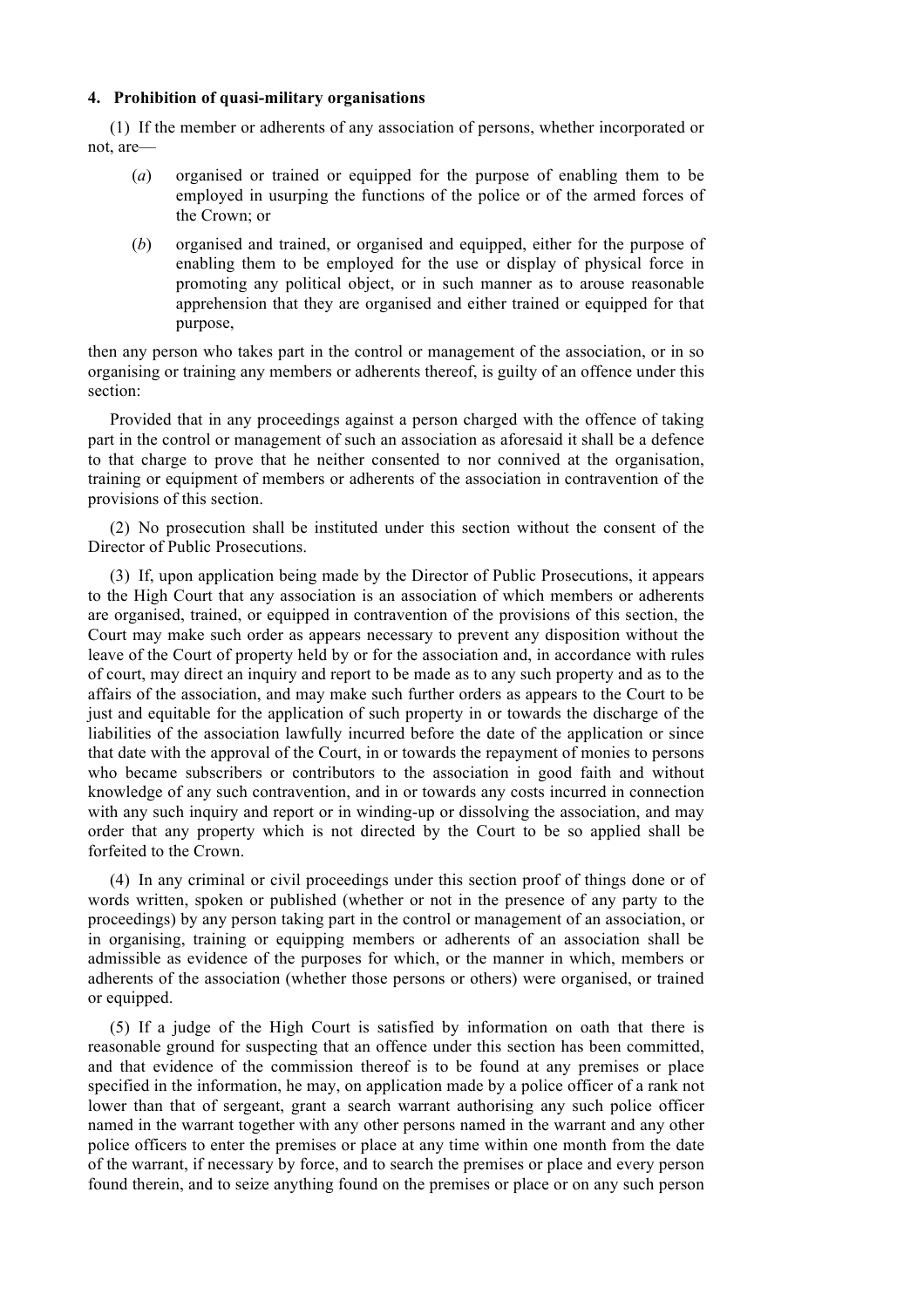which the said police officer has reasonable ground for suspecting to be evidence of the commission of such an offence as aforesaid:

Provided that no woman shall, in pursuance of a warrant issued under this subsection, be searched except by a woman.

(6) Nothing in this section shall be construed as prohibiting the employment of a reasonable number of persons as stewards to assist in the preservation of order at any public meeting held upon private premises, or the making of arrangements for that purpose or the instruction of the persons to be so employed in their lawful duties as such stewards, or their being furnished with badges or other distinguishing signs.

## **5. Notice of meetings or processions to be given**

(1) Any person organising or concerned in organising any public meeting or public procession shall notify the Commissioner of Police at least twenty-four hours before the time fixed for such meeting or procession of his intention to hold such meeting or procession and shall state the time and place proposed for such assembly and, in the case of a procession, the route proposed to be followed:

Provided that the provisions of this subsection shall not apply to funeral processions.

(2) The organiser and any person who knowingly takes part in any public meeting or public procession held in contravention of subsection (1) is guilty of an offence under this Act.

### **6. No right of meeting in a public place**

For removing doubts, it is hereby declared that no person has a right to hold a meeting in a public place.

#### **7. Power to preserve good order and public safety on occasion of processions**

(1) If it appears to the Commissioner of Police, having regard to the time or place at which and the circumstances in which a public procession is taking place or is intended to take place and to the route taken or proposed to be taken by the procession, to be in the interest of good order or of the public safety so to do, he may give directions imposing upon the persons organising or taking part in the procession such conditions as appear to him necessary for the preservation of good order or the public safety, including conditions prescribing the route to be taken by the procession and conditions prohibiting the procession from being held, or from continuing to be held, or from entering any particular public place specified in the directions:

Provided that no conditions restricting the display of flags, banners or emblems shall be imposed under this subsection except such as are reasonably necessary to prevent risk of a breach of the peace.

(2) If at any time the Commissioner of Police is of opinion that by reason of particular circumstances existing in any town, village or district, or in any part thereof, the powers conferred on him by subsection (1) will not be sufficient to enable him to preserve the public safety on the occasions of the holding of public processions in that town, village or district, or part thereof, he shall apply to the Governor-General for an order prohibiting, for such period not exceeding three months as may be specified in the application, the holding of all public processions or of any class of public procession so specified either in the town, village or district, or in that part thereof, as the case may be, and upon receipt of the application the Governor-General may make an order either in terms of the application or with such modifications as he may deem fit.

#### (3) Any person who—

(*a*) knowingly fails to comply with any directions given or conditions imposed under this section;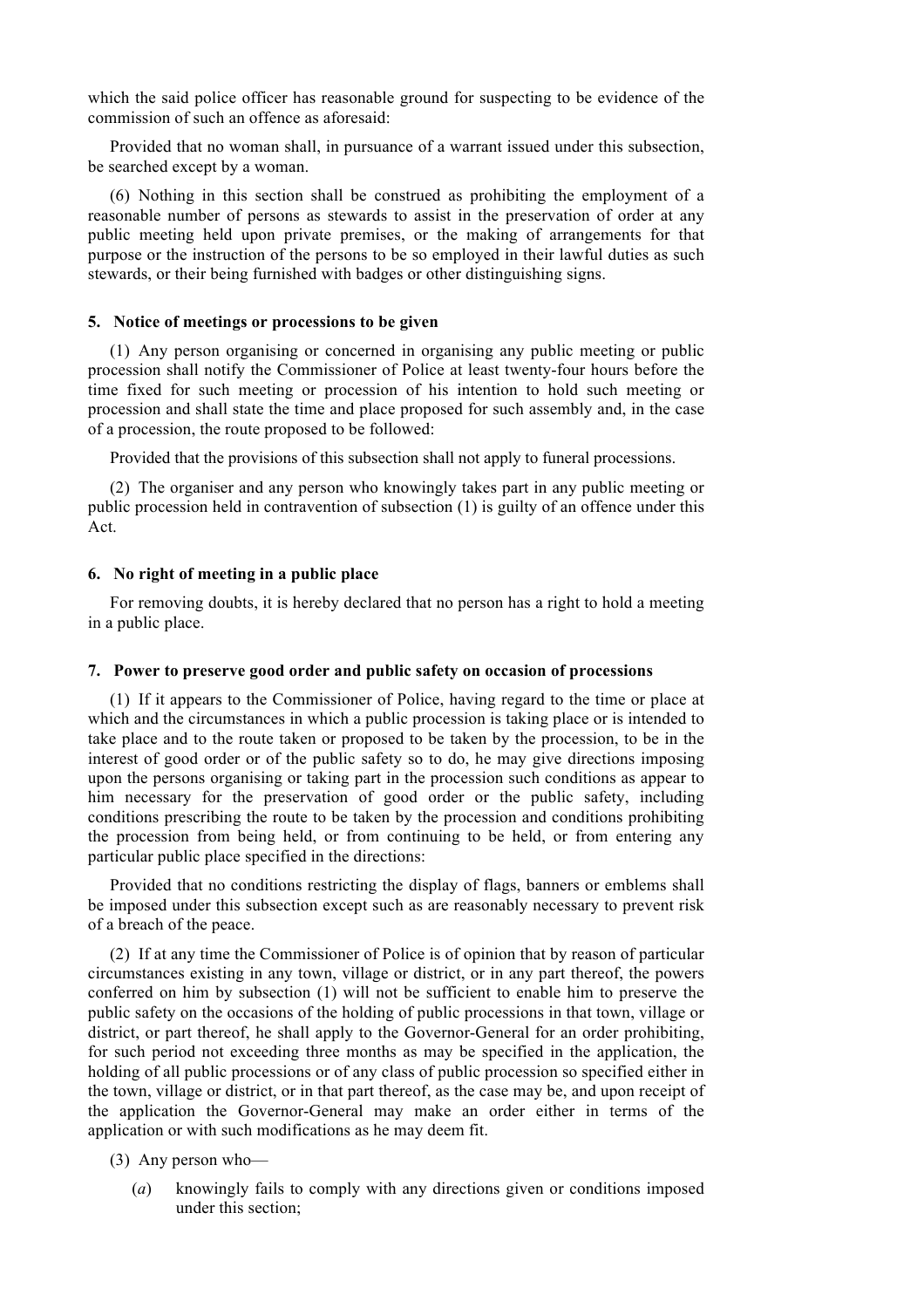- (*b*) organises any public procession held or intended to be held in contravention of an order made under this section;
- (*c*) takes part in any public procession known by him to be held in contravention of an order made under this section; or
- (*d*) incites, aids or abets any other person to commit any of the aforesaid offences,

is guilty of an offence under this Act.

#### **8. Power to preserve good order and public safety on occasion of meetings**

(1) If, having regard to the time or place at which and the circumstances in which any public meeting is being held or is intended to be held, it appears to the Commissioner of Police to be in the interest of good order or of the public safety so to do, he may give directions imposing upon the persons organising or attending the meeting such conditions as appear to him necessary for the preservation of good order or of the public safety, including conditions prohibiting the meeting from being held, or from continuing to be held, at any particular time or in any particular public place specified in the directions:

Provided that, where a lawful public meeting is in progress, the Commissioner of Police shall not direct its discontinuance under this subsection by reason only of the acts of persons committed for the purpose of preventing the transaction of the business for which that meeting was called together.

(2) If at any time the Commissioner of Police is of opinion that by reason of particular circumstances existing in any town, village or district, or in any part thereof, the powers conferred on him by subsection (1) will not be sufficient to enable him to preserve the public safety on the occasions of the holding of public meetings in that town, village or district, or part thereof, he shall apply to the Governor-General for an order prohibiting, for such period not exceeding three months as may be specified in the application, the holding of all public meetings, or of any class of public meetings so specified, either in the town, village or district, or in that part thereof, as the case may be, and upon receipt of the application the Governor-General may make an order either in terms of the application or with such modifications as he may deem fit.

(3) Any person who—

- (*a*) knowingly fails to comply with any directions given or conditions imposed under this section;
- (*b*) organises any public meeting held or intended to be held in contravention of an order made under this section;
- (*c*) attends any public meeting known by him to be held in contravention of an order made under this section; or
- (*d*) incites, aids or abets any other person to commit any of the aforesaid offences,

is guilty of an offence under this Act.

## **9. Power to impose directions, etc., to be in addition to any other power**

The powers conferred on the Commissioner of Police by section 8(1) are exercisable by him in addition, and without prejudice, to any other power conferred on him by any other law.

# **10. Power to disperse public processions and meetings**

(1) Any police officer may, in relation to either—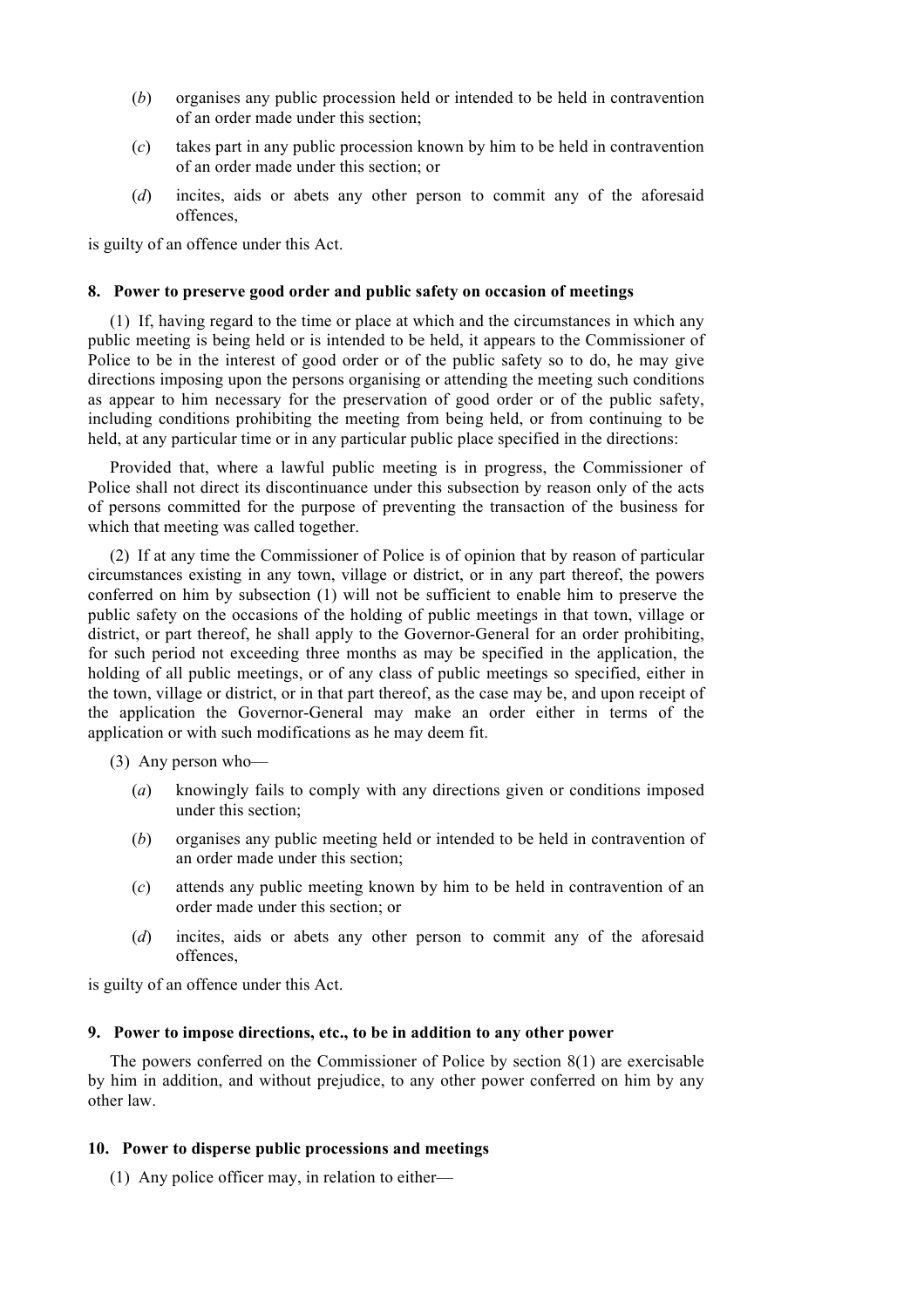- (*a*) any public meeting held during the specified time, within the specified distance of any scheduled premises; or
- (*b*) any public procession in progress which, during the specified time, comes within the specified distance of any scheduled premises,

require any person addressing, or known to him to have addressed, such meeting or leading such procession or appearing to him to be the promoter or organiser or one of the promoters or organisers or the leader or one of the leaders of such meeting or procession, to call upon such meeting or procession to disperse.

(2) Any person required under subsection (1) to call upon any public meeting or public procession to disperse, who refuses, fails or neglects forthwith to call upon such meeting or procession to disperse is guilty of an offence under this Act.

(3) In this section and section 12—

**"specified distance"** means a radius of two hundred yards from any point within the curtilage of any scheduled premises;

**"specified time"** means—

- (*a*) in the case of the High Court building, any time at which either the House of Assembly, the Court of Appeal, the High Court or a magistrate's court is sitting;
- (*b*) in the case of the head office of a Ministry, any time between 8.30 a.m. and 5.30 p.m.

(4) The Governor-General may, by order, add any premises to, or remove any premises from, the Schedule.

#### **11. Calling upon public procession or meeting to disperse**

Where any person who is required under section 10 to call upon any public meeting or public procession to disperse, refuses, fails or neglects to do so, any police officer may call upon such meeting or procession to disperse.

#### **12. Participants**

(1) Every person who is present at any public meeting or public procession which is called upon to disperse under section 10 or 11 shall forthwith, upon the public meeting or public procession being called upon to disperse, go to some place beyond the specified distance from the scheduled premises by some route no point of which is nearer to the scheduled premises than is the place at which the public meeting or public procession was called upon to disperse.

(2) Any person who fails or neglects to comply with the provisions of subsection (1) is guilty of an offence under this Act.

#### **13. Inciting**

Any person who incites any other person to contravene the provisions of section 12(1) is guilty of an offence under this Act.

## **14. Prohibition of offensive weapons at public meetings and processions**

(1) Any person who, while present at any public meeting or on the occasion of any public procession, has with him any offensive weapon, otherwise than in pursuance of lawful authority, is guilty of an offence.

(2) For the purposes of this section, a person shall not be deemed to be acting in pursuance of lawful authority unless he is acting in his capacity as a servant of the Crown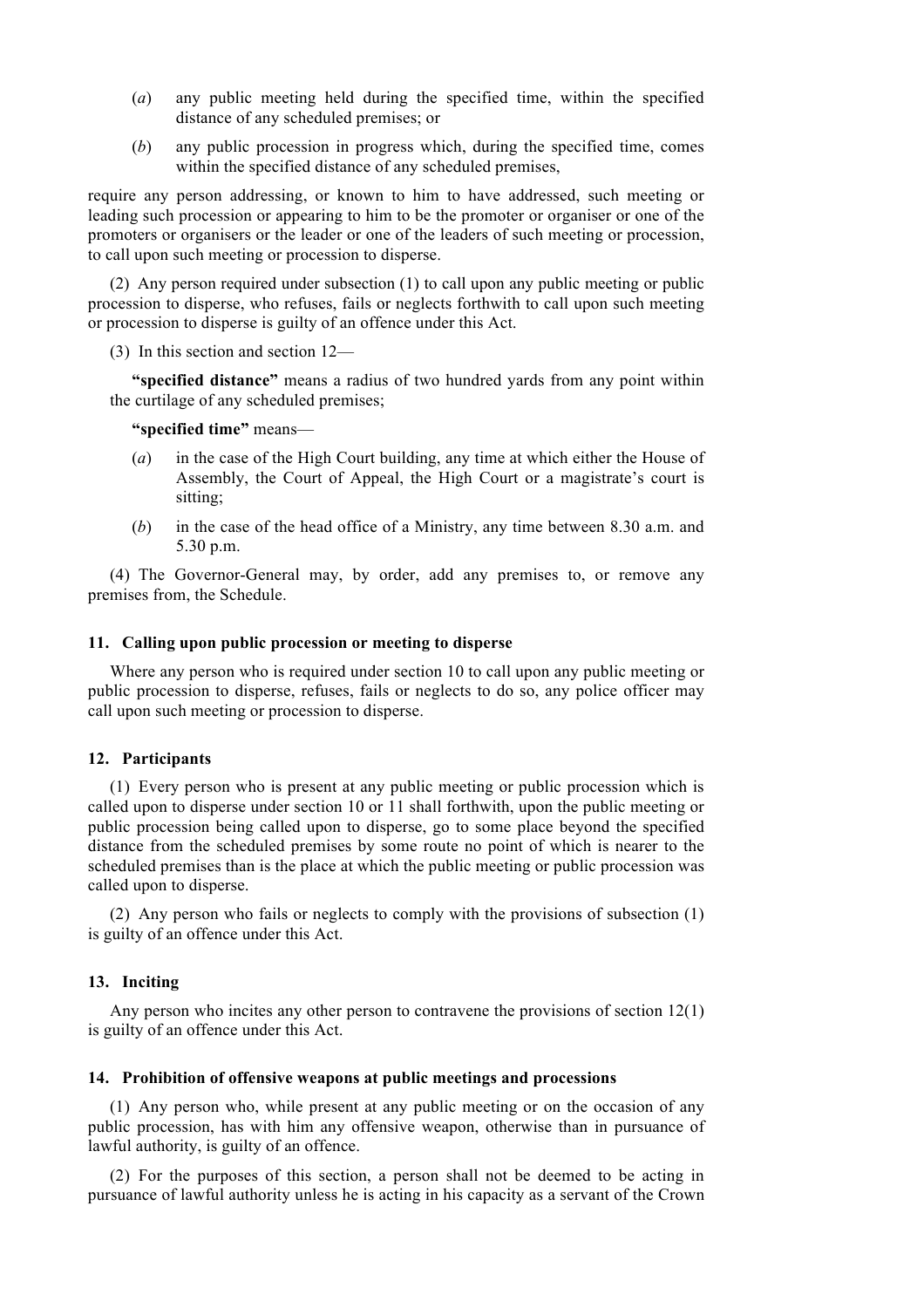or of any local authority or as a police officer or as a member of a recognised corps or as a member of a fire brigade.

#### **15. Offensive conduct conducive to breaches of the peace**

Any person who, in any public place or at any public meeting, uses threatening, abusive or insulting words or behaviour with intent to provoke a breach of the peace, or whereby a breach of the peace is likely to be occasioned, is guilty of an offence.

# **16. Endeavouring to break up public meeting**

(1) Any person who, in any public place or at a public meeting, behaves in a disorderly manner for the purpose of preventing a lawful public meeting from transacting its business is guilty of an offence under this Act.

(2) Any person who, while a lawful public meeting is in progress, commences another public meeting at any point less than three hundred yards distant from any speaker of that meeting which is in progress, is guilty of an offence under this Act.

(3) Any person who speaks at a public meeting commenced at a place and in the circumstances mentioned in subsection (2) is guilty of an offence under this Act.

(4) Any person who incites another person to commit an offence under this section is guilty of a like offence.

#### **17. Power of arrest**

Any police officer may, without warrant, arrest any person reasonably suspected by him to be committing an offence under this Act.

#### **18. Offences and penalties**

(1) Any person who commits an offence under section 4 is liable, on summary conviction, to a fine of four thousand dollars and to imprisonment for six months and, on conviction on indictment, to a fine of twenty thousand dollars and to imprisonment for two years.

(2) Any person guilty of any other offence under this Act is liable to a fine of two thousand five hundred dollars and to imprisonment for three months.

## **Schedule**

[Section 10.]

The High Court building, Back Street, Kingstown (where sittings of the House of Assembly and of courts are commonly held):

The head offices of all ministries.

# **CHAPTER 396 PUBLIC ORDER ACT**

# **SUBSIDIARY LEGISLATION**